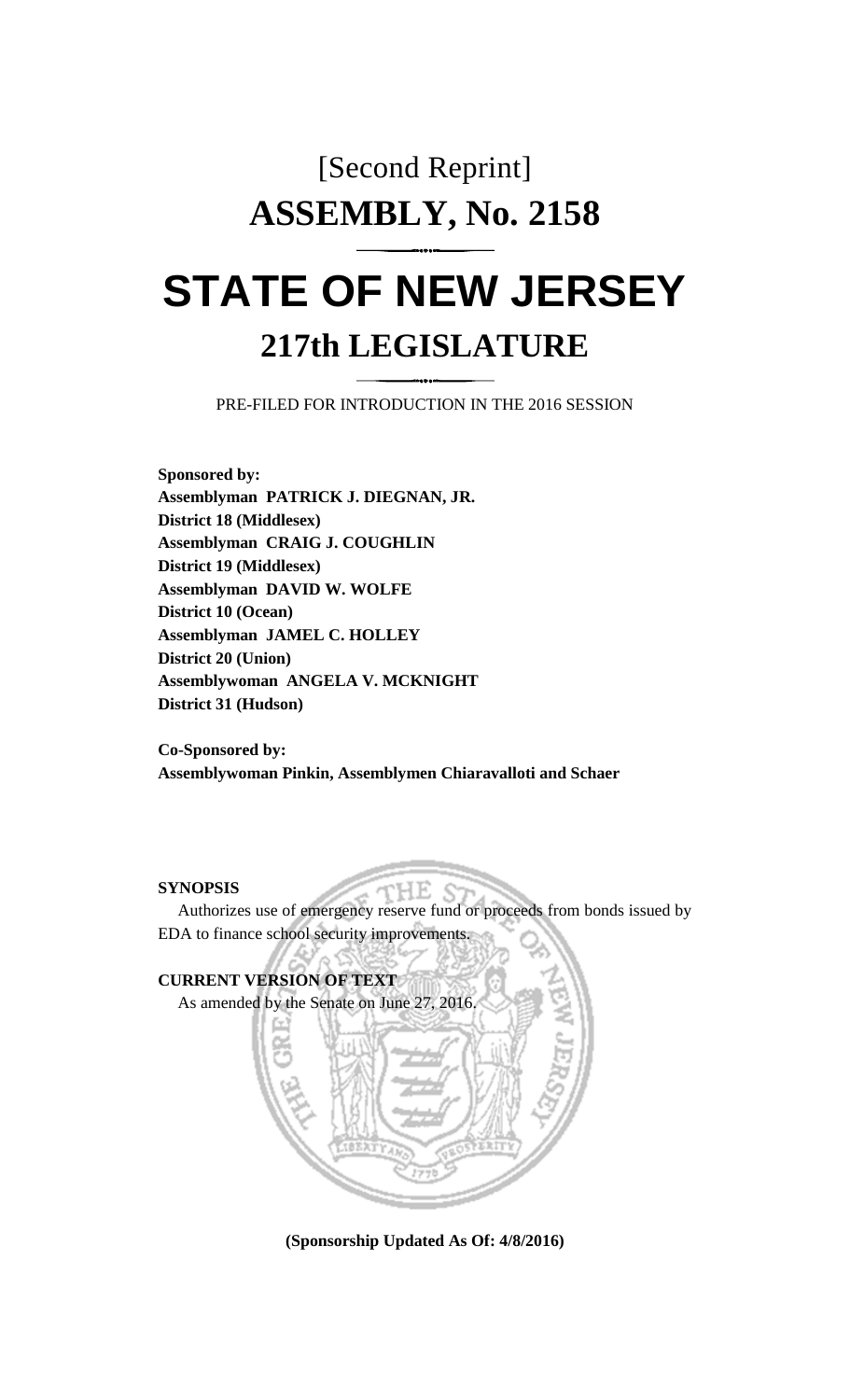#### **A2158** [2R] DIEGNAN, COUGHLIN

 $\mathcal{D}_{\mathcal{L}}$ 

**EXPLANATION – Matter enclosed in bold-faced brackets [thus] in the above bill is not enacted and is intended to be omitted in the law. AN ACT** concerning the funding of school security improvements, amending P.L.2007, c.62, and supplementing P.L.2000, c.72 (C.18A:7G-1 et al.). **BE IT ENACTED** *by the Senate and General Assembly of the State of New Jersey:*  $^{1}$ [1. **[**1. Section 6 of P.L.2007, c.62 (C.18A:7F-41) is amended to read as follows: 6. Notwithstanding the provisions of any law or regulation to the contrary: a. A board of education or board of school estimate, as appropriate, may supplement a capital reserve account through a transfer by board resolution at year end of any unanticipated revenue or unexpended line-item appropriation amounts, or both, 16 for withdrawal in subsequent school years. b. A board of education or board of school estimate, as appropriate, may supplement a maintenance reserve account through a transfer by board resolution at year end of any unanticipated revenue or unexpended line-item appropriation amounts, or both, for withdrawal in subsequent school years. c. A board of education or a board of school estimate, as appropriate, may through the adoption of a board resolution establish the following reserve accounts: (1) Current expense emergency reserve account. The funds in the reserve shall be used to finance unanticipated general fund current expense costs required for a thorough and efficient education, or to finance school security improvements, including improvements to school facilities. The account shall not exceed \$250,000 or one percent of the district's general fund budget up to a maximum of \$1,000,000, whichever is greater. A board of education may appropriate funds to establish or supplement the reserve in the district's annual budget or through a transfer by board resolution at year end of any unanticipated revenue and unexpended line-item appropriation amounts. Withdrawals from the reserve shall require the approval of the commissioner unless the withdrawal is necessary to meet an increase in total health care costs in excess of four percent. (2) Debt service reserve account in the debt service fund for proceeds from the sale of district property. The funds in the reserve shall be used to retire outstanding debt service obligations of the district. The reserve shall be liquidated within the lesser of five years from its inception or the remaining term on the obligations. Any remaining balance shall be used for tax relief.

**Matter underlined thus is new matter.**

**Matter enclosed in superscript numerals has been adopted as follows: Senate SED committee amendments adopted June 20, 2016. Senate floor amendments adopted June 27, 2016.**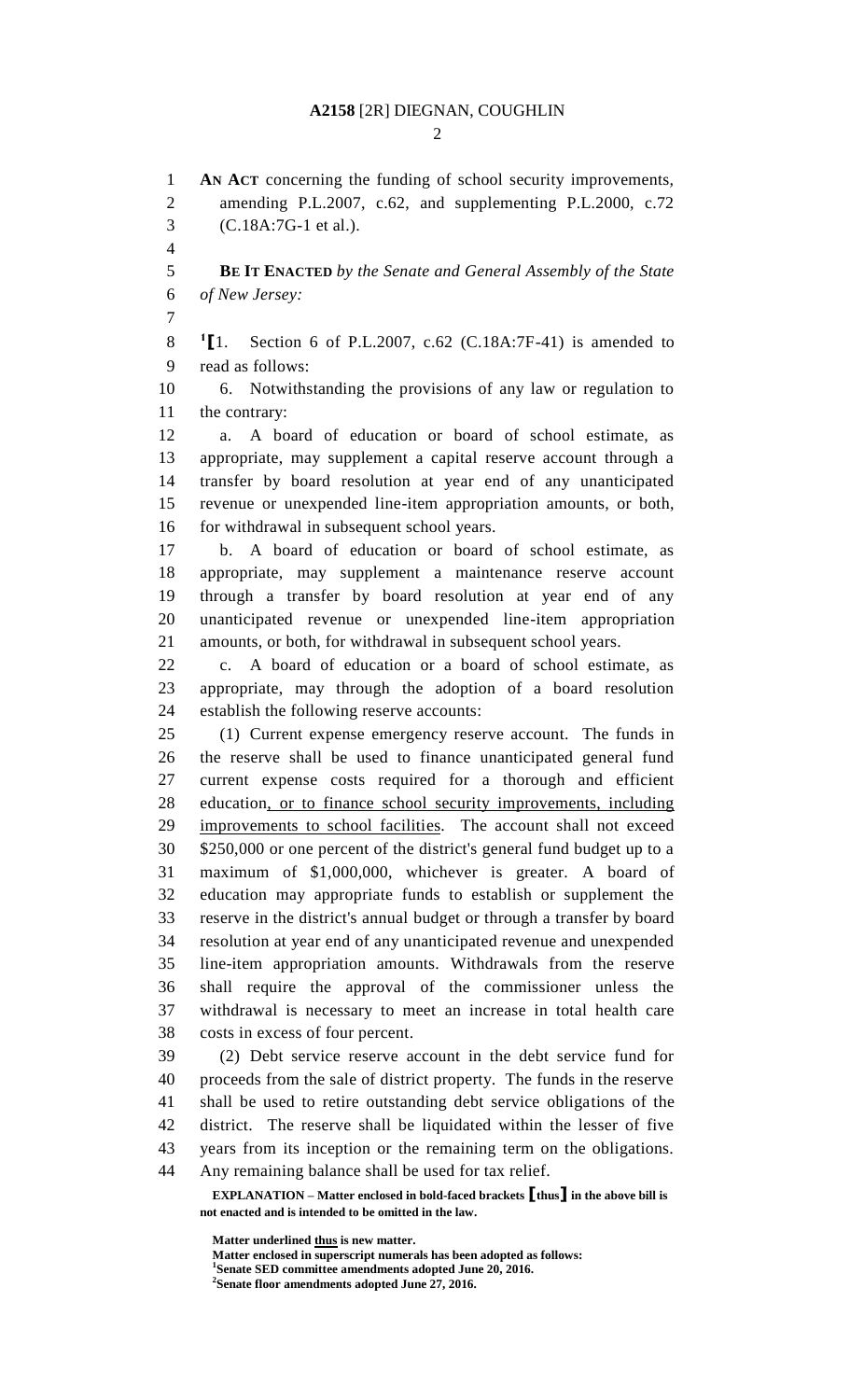#### **A2158** [2R] DIEGNAN, COUGHLIN

 d. All reserve accounts shall be established and held in accordance with GAAP and shall be subject to annual audit. Any capital gains or interest earned shall become part of the reserve account. A separate bank account is not required, however, a separate identity for each reserve account shall be maintained.

(cf: P.L.2007, c.62, s.6)**] 1** 

**1** 1. Section 6 of P.L.2007, c.62 (C.18A:7F-41) is amended to read as follows:

 6. Notwithstanding the provisions of any law or regulation to the contrary:

 a. A board of education or board of school estimate, as appropriate, may supplement a capital reserve account through a transfer by board resolution at year end of any unanticipated revenue or unexpended line-item appropriation amounts, or both, for withdrawal in subsequent school years.

 b. A board of education or board of school estimate, as appropriate, may supplement a maintenance reserve account through a transfer by board resolution at year end of any unanticipated revenue or unexpended line-item appropriation amounts, or both, for withdrawal in subsequent school years.

 c. A board of education or a board of school estimate, as appropriate, may through the adoption of a board resolution establish the following reserve accounts:

 (1) Current expense emergency reserve account. The funds in the reserve shall be used to finance unanticipated general fund current expense costs required for a thorough and efficient education, or to finance school security improvements, including improvements to 29 school facilities. The account shall not exceed \$250,000 or one percent of the district's general fund budget up to a maximum of \$1,000,000, whichever is greater. A board of education may appropriate funds to establish or supplement the reserve in the district's annual budget or through a transfer by board resolution at year end of any unanticipated revenue and unexpended line-item appropriation amounts. 35 Withdrawals from the reserve  $2_{\text{may}}$  be made at any time and  $2$  shall require the approval of the commissioner unless the withdrawal is necessary to meet an increase in total health care costs in excess of 38 four percent <sup>2</sup>, or the withdrawal is included in the original budget certified for taxes to finance school security improvements, including improvements to school facilities.

 As used in this paragraph, "school security improvements" means school security improvements, including improvements to school facilities, which are limited to safety and security measures involving building monitoring and communication technology designed to address school crime and the safety of students, staff, and visitors to school facilities. School security improvements may include, but need 47 not be limited to: security cameras to monitor the school; an electronic notification system that automatically notifies parents in case of a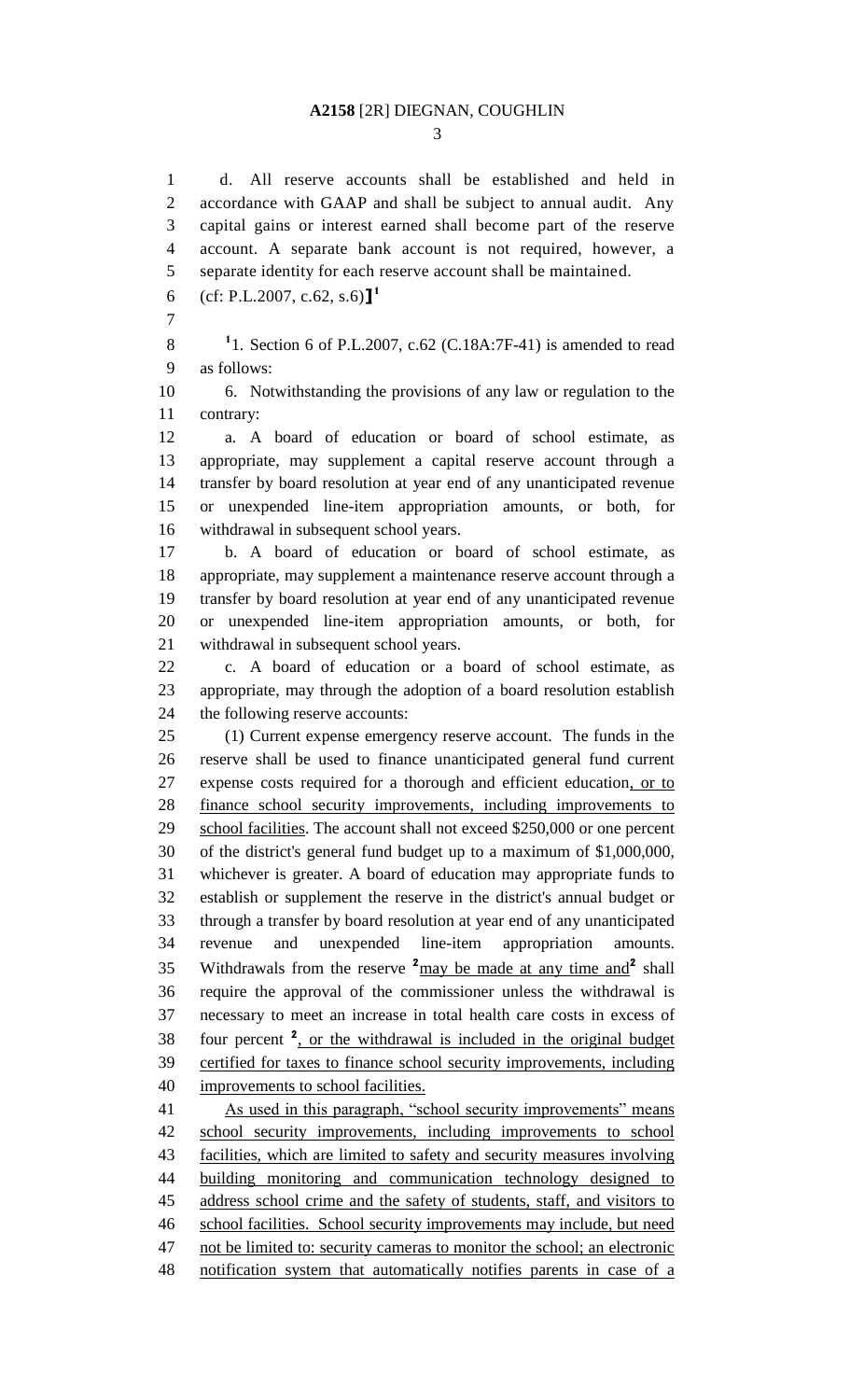1 school-wide emergency; an automatic door locking system for access

2 control; and a badge system for school employees<sup>2</sup>.

 (2) Debt service reserve account in the debt service fund for proceeds from the sale of district property. The funds in the reserve shall be used to retire outstanding debt service obligations of the district. The reserve shall be liquidated within the lesser of five years from its inception or the remaining term on the obligations. Any remaining balance shall be used for tax relief.

 (3) Federal impact aid reserve account in the case of a school district that receives federal impact aid pursuant to section 8002, 8003, 8007, or 8008 of the Elementary and Secondary Education Act of 1965 (20 U.S.C. s.7702, 7703, 7707, or 7708). A board of education may appropriate federal impact aid funds to establish or supplement the reserve account in the district's annual budget, or through a transfer by a two-thirds affirmative vote of the authorized membership of the board between June 1 and June 30, for withdrawal in any subsequent school year. Any transfer to the reserve account shall not exceed the total amount of federal impact aid received in the fiscal year. The board, at its discretion, may use the funds in the reserve account to finance the district's general fund or to finance school facilities projects, in a manner consistent with federal law. The total amount of funds on deposit in the reserve account shall not be limited.

 d. (1) All reserve accounts shall be established and held in accordance with GAAP and shall be subject to annual audit. Any capital gains or interest earned shall become part of the reserve account. A separate bank account is not required, however, a separate identity for each reserve account shall be maintained.

 (2) A board of education that establishes a federal impact aid reserve account shall:

 (a) report the amount of federal impact aid received, expended, and on deposit in the federal impact aid reserve account in its annual audit pursuant to N.J.S.18A:23-1, and in the budget made available in a "user-friendly" format using plain language pursuant to N.J.S.18A:22-8;

 (b) report the amount of federal impact aid received, expended, and on deposit in the federal impact aid reserve account at each board of education meeting, and shall include the information in the board secretary's monthly report in a format to be determined by the commissioner; and

 (c) provide any additional supporting documentation that may be required by the commissioner pursuant to subsection c. of section 5 of P.L.1996, c.138 (C.18A:7F-5).**<sup>1</sup>** 

(cf: P.L.2015, c.46, s.1)

 2. (New section) Notwithstanding the provisions of subsection a. of section 14 of P.L.2000, c.72 (C.18A:7G-14) to the contrary, the proceeds of bonds authorized to be issued to fund the State share of the costs of SDA district school facilities projects or